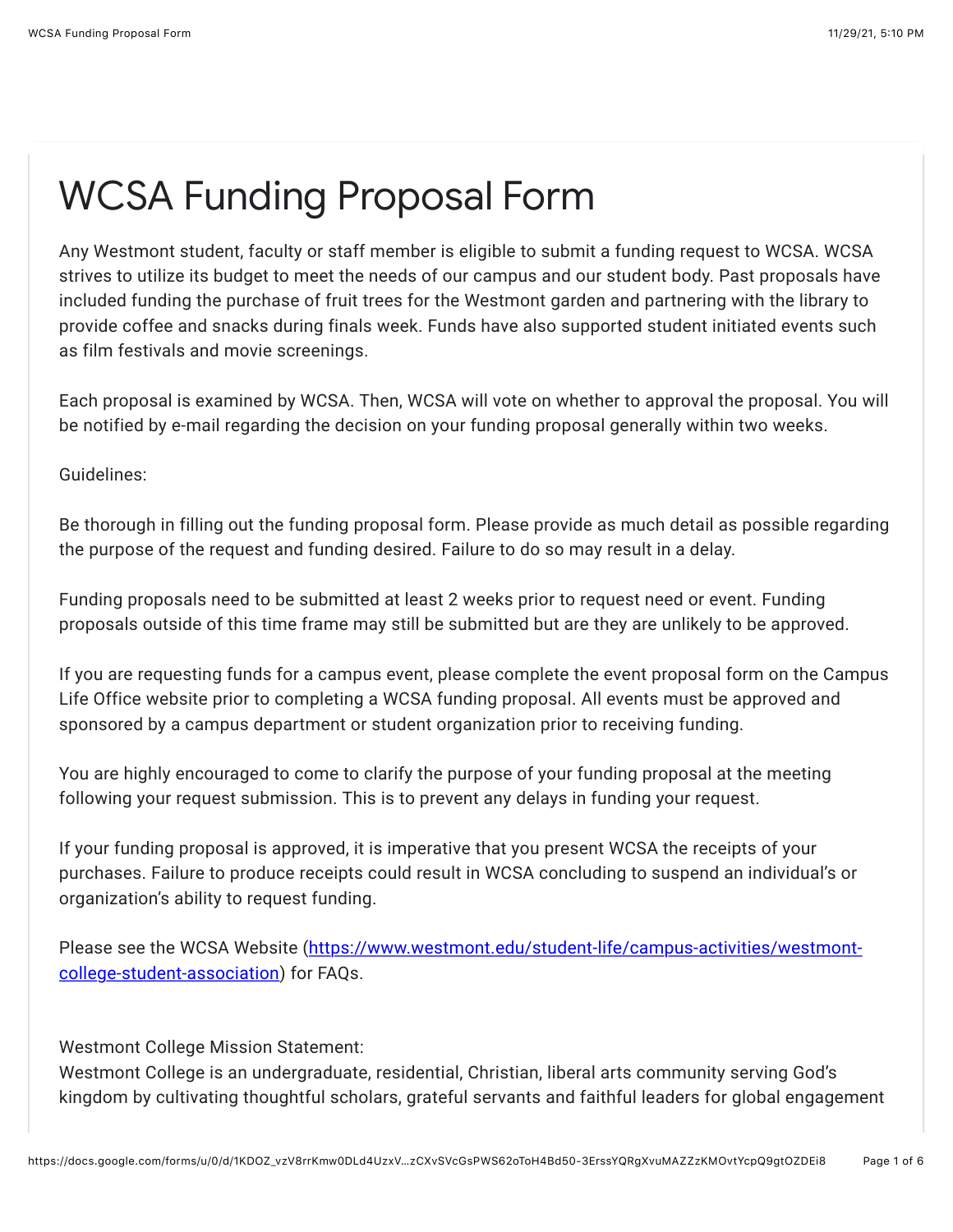with the academy, church and world.

## WCSA Mission Statement:

WCSA is the voice that represents the diverse views, beliefs, needs, and desires of our student body. We seek to unify faculty, staff, administration, and students by promoting communication and initiating change at Westmont College.

Group Name \*

East Side Kids Club

Contact Person \*

Robbie Haw

Contact Email \*

rhaw@westmont.edu

Project Name \*

HO HO H-OV

Department Affiliation \*

WCSA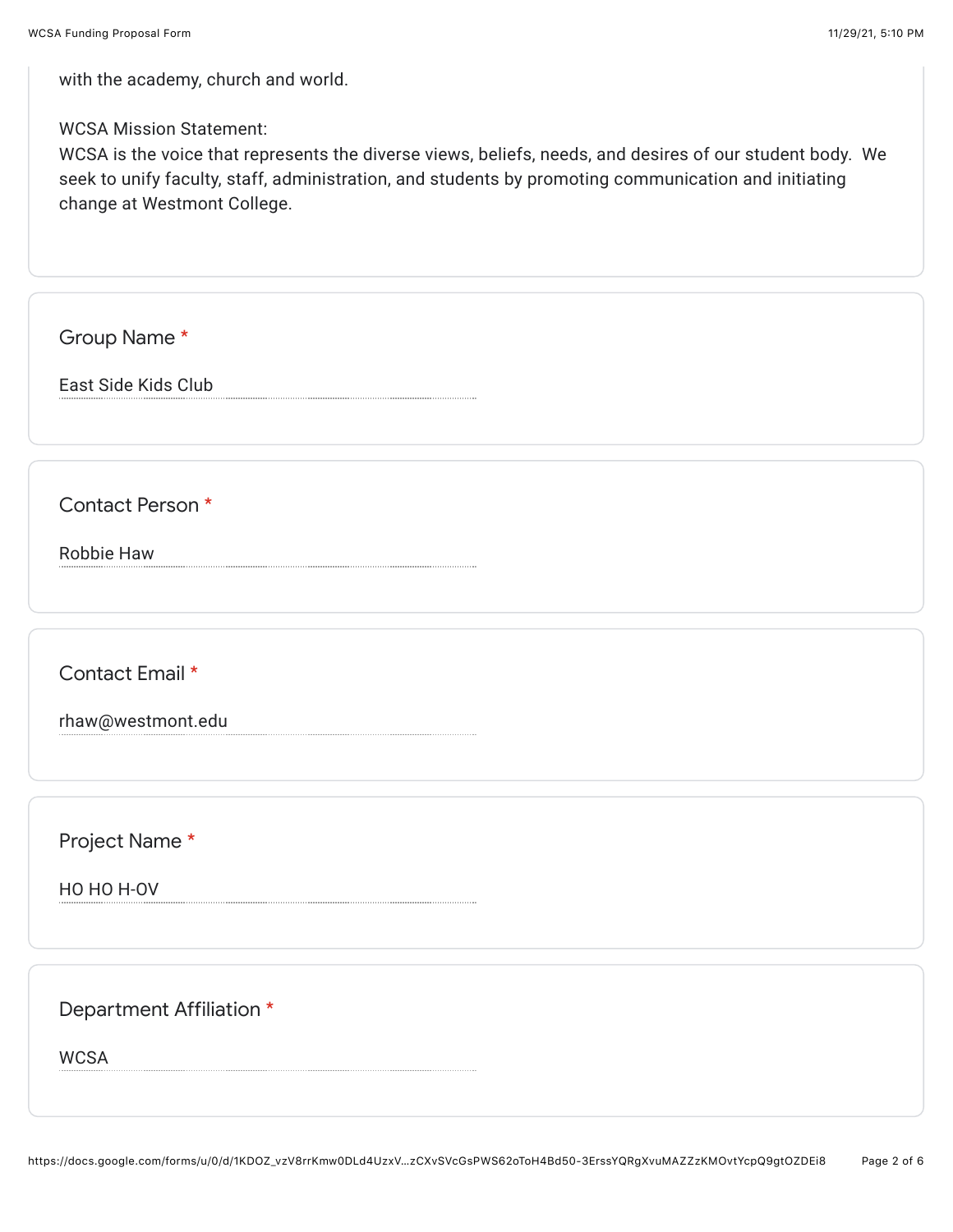| Proposal Date *                                 |  |
|-------------------------------------------------|--|
| MM<br>DD<br>YYYY                                |  |
| 11 / 29 / 2021                                  |  |
|                                                 |  |
|                                                 |  |
| Project Date *                                  |  |
| MM DD YYYY                                      |  |
| 12 / 08 / 2021                                  |  |
|                                                 |  |
|                                                 |  |
| Is the event open to the entire student body? * |  |
|                                                 |  |
| Yes                                             |  |
| No                                              |  |

| Has your group submitted a funding proposal before? * |
|-------------------------------------------------------|
| Yes                                                   |
| No                                                    |
|                                                       |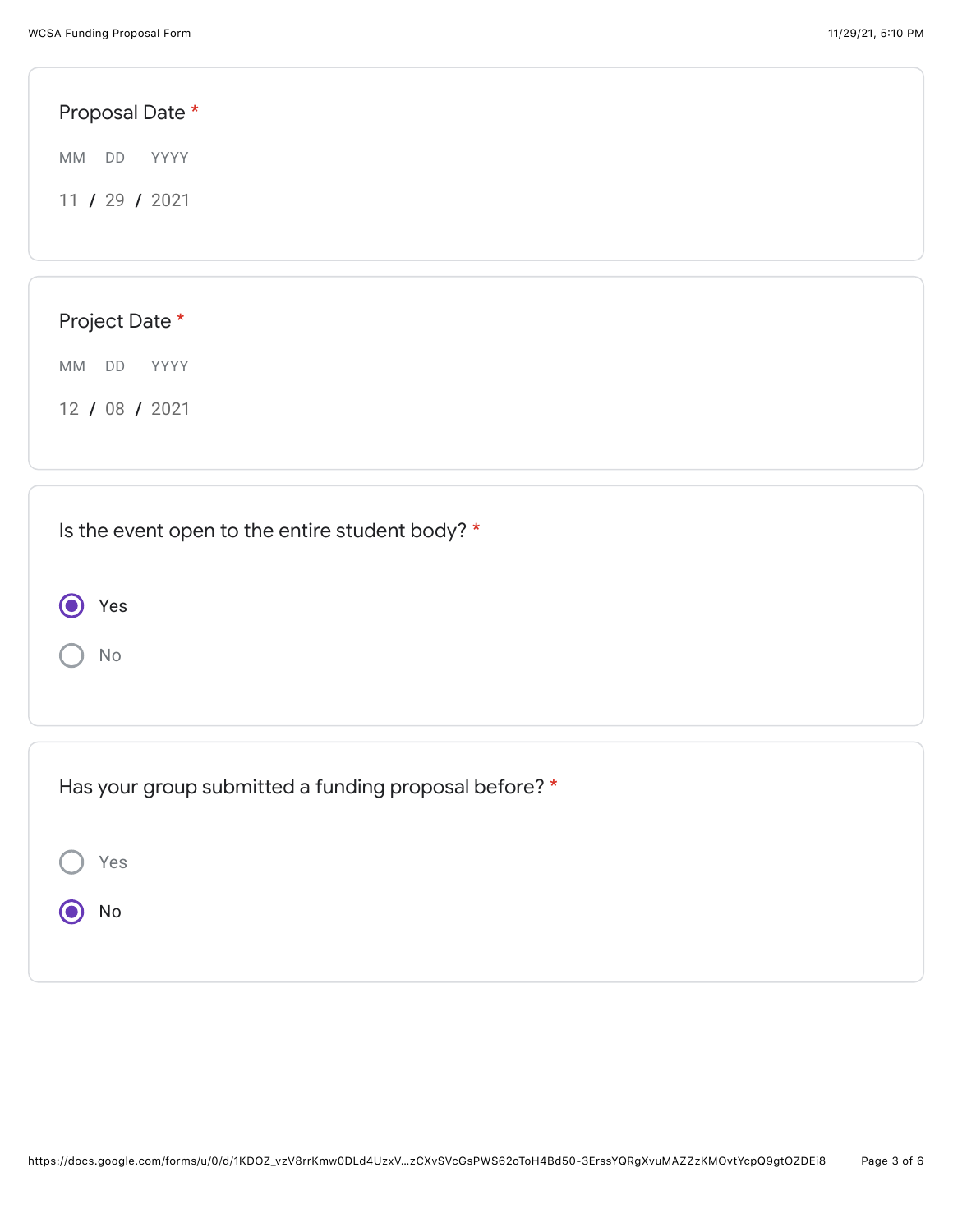If yes, when?

Describe the nature of your project (Target population, number of students involved, length of project, etc.) \*

With Christmas right around the corner, OV Reslife and I would like generate holiday spirit throughout our residency by purchasing lights and decorations for the occasion. In addition, we would like to partner with Nancy Saltamachio and East Side Kids Club for a Christmas event lasting 10 days, starting November 29th and ending on December 8th, which would sponsor stockings for children in ESKC at their Christmas party on Thursday, December 9th. Willing students can pick up one or multiple stockings and follow the "guide to giving" provided inside which will indicate which types of gifts are appropriate, then they will fill out a slip (also provided) indicating the age and gender of the child their stocking would apply to.

What do you hope to achieve with this project? \*

We hope to plug OV into its surrounding community by providing students the opportunity to impact the children and families of ESKC as well as encourage festive spirit throughout our residence.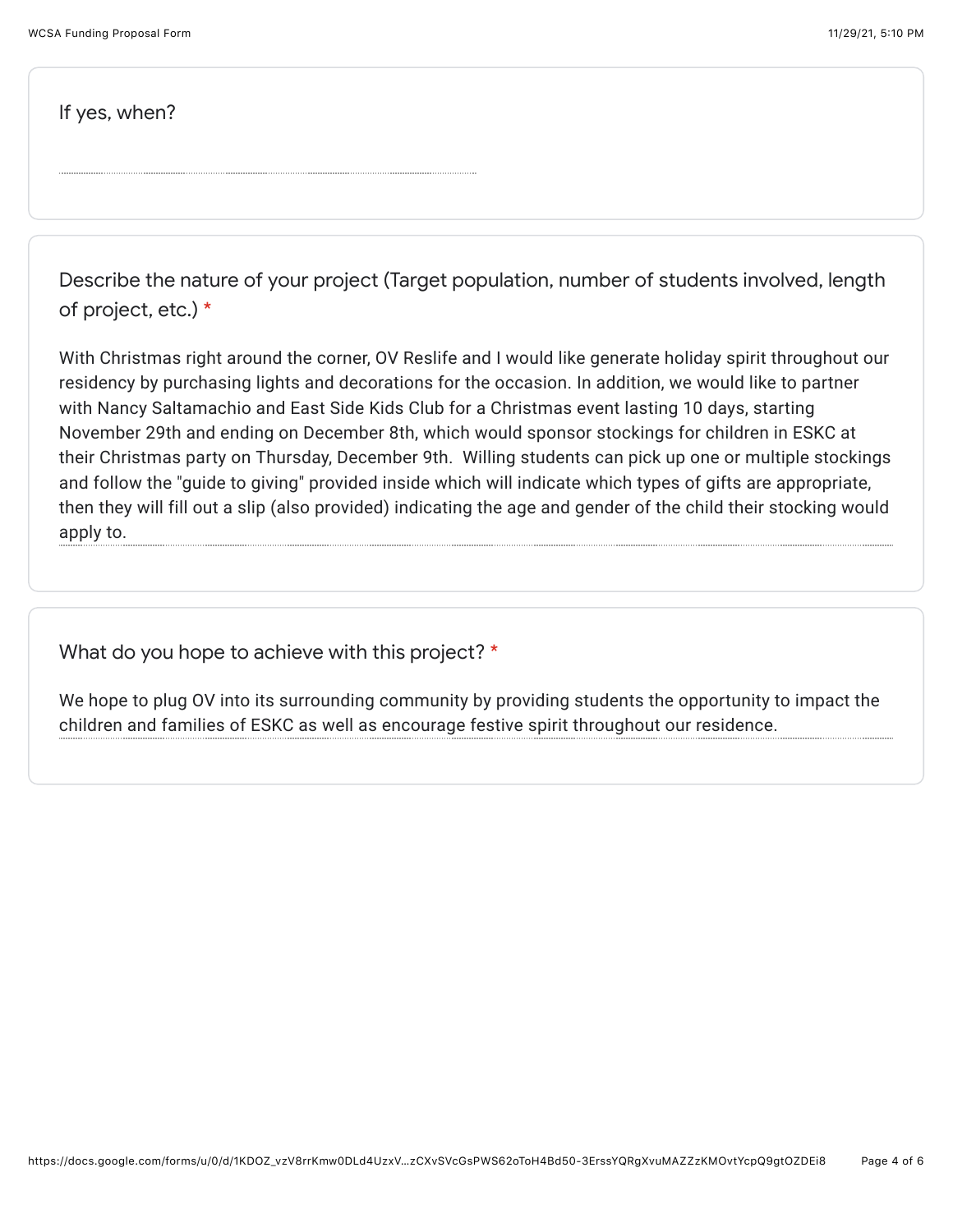How much money are you requesting from WCSA? Please provide an itemized budget (item, price, and total amount). \*

Christmas lights: a) gutters 45 - 6ft LED icicles - \$720 b) railings 14 - 25ft multicolored C9s - \$280 c) trees 3 - 30ft warm white mini LEDs - \$30

3 - 70ct boxes of gutter hooks - \$15 25ft extension cord - \$15 2 - 50ft extension chords - \$35 Storage bin - \$15 Miscellaneous electrical supplies (electrical tape, zip ties, etc.) \$15

Christmas tree - Supplied by Thomas Staffileno Ornaments - Supplied by myself 30 - stockings - Supplied by myself

Total: \$1,125

How does your project relate to the mission of the college and WCSA? (Mission statements are at the top of this form) \*

This is a sustainable project that hopefully sets a precedent for future OV senators and even sparks a desire for those on campus to engage in. Our display of service to our neighboring community and ability to unify as a group of students diverse in social structure, heritage and upbringing, conviction, and schedule in order to grant children of lower income families a bit more joy during the Christmas season.